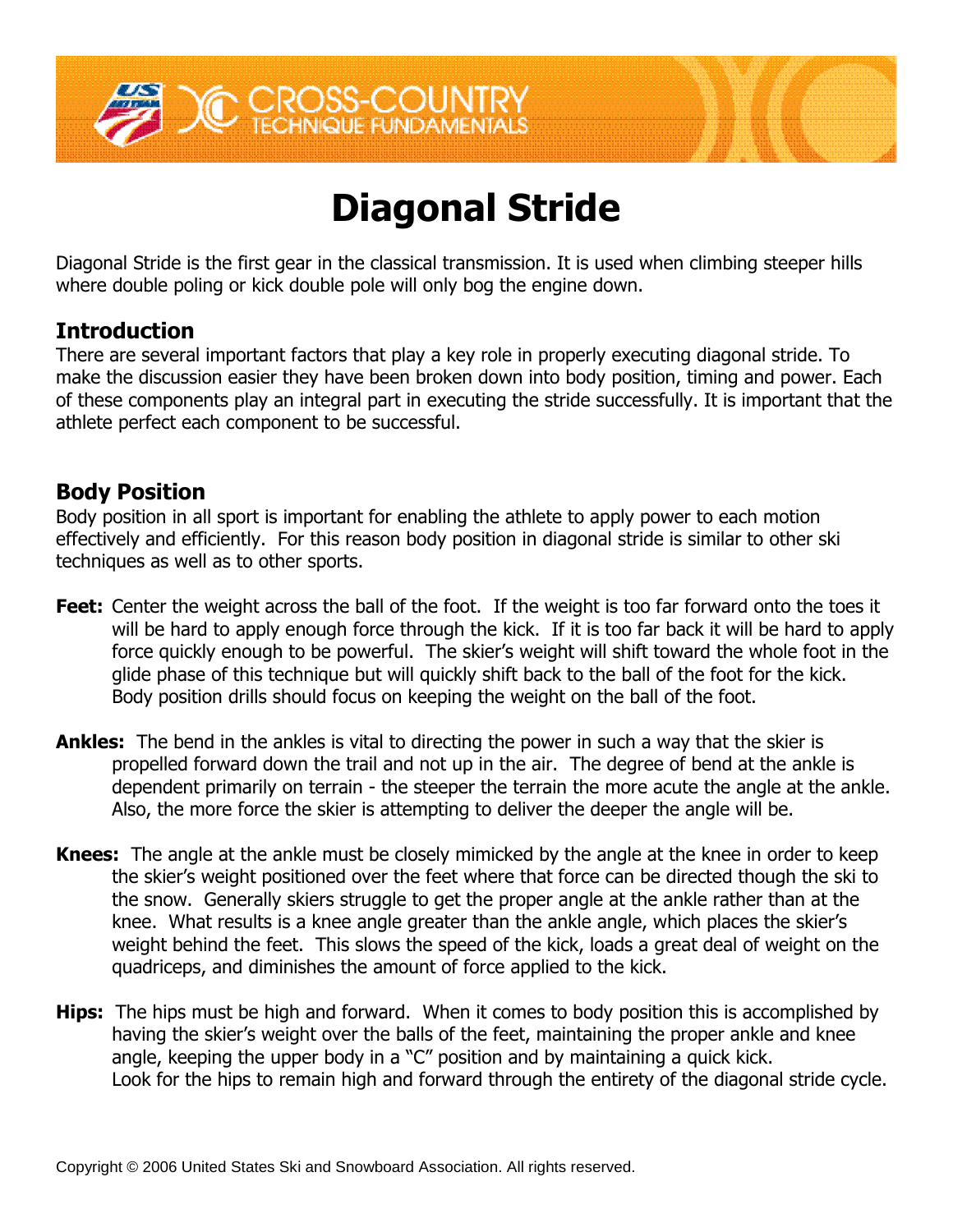

- **Core/Back:** The upper-body, from tailbone to head, should form a soft "C" shape. Think Neanderthal man, big foot, gunslinger. Do not think of the Queen of England or of the postural advice of your parents. This "C" position will help keep the hips over the feet, relax the lower back as well as position the muscles of the core to apply force to the poles. This " $C''$ can be very shallow leaving the skier quite upright or rather pronounced putting the skier in an aggressive forward position. The depth of the "C" is also dependent upon terrain with most skiers adapting a more up-right shallow "C" position as the terrain becomes steeper. An "S" shape in the back is the most common core body position mistake and puts a lot of pressure on the lower back. This can also force the hips back. Another common mistake is to fold at the waist into an "r" position. This too forces the hips back and makes it hard to deliver power to the kicking ski.
- **Shoulders:** Shoulders should be rounded leaving the arms hanging free and loose in front of the body. Even skiers who ski in a very shallow, upright "C" position should have a forward attitude at the shoulder. This position allows for a smooth pendulum swing of the arms as well as a good position from which to apply both body weight and force to the poles.
- **Arms:** In the neutral or starting position the arms should hang loose from the shoulders. The angle of the arm at pole plant should enable the skier to apply maximal force with the core and back as well as the weight of the upper body to the poles. This means that the arm will be much closer to 90 degrees in steeper terrain, and slightly straighter in more gradual terrain. At pole release the hand should be low. The follow through of the arm is dependent upon speed (and terrain). The faster the skier is moving the longer the follow through. The shoulders and hands should reach forward down the track in front of the skier rather than across the skier's body or out to the side.

# **Timing**

In all techniques the whole body works together to transfer the skier's weight from ski to ski and down the track. Timing of the diagonal stride mimics that of a running stride. The skier's opposite arm and leg are forward together. In skiing the upper-body contributes forward momentum by applying power through the pole as the skier glides, plants, compresses and explodes forward off the kicking ski thus propelling the skier down the track. At the same time as the kicking ski and poling arm pass back behind the skier the opposite arm and leg swing forward (just like running) adding forward momentum to the propulsion down the track. This technique uses the same timing as running but has the added power of the upper-body, and the speed and efficiency of the ski gliding on snow.

The term "kick" is used to describe the forward propulsion of the skier from one ski to the next (as in a runner striding from one foot to the next). This term is misleading, as the skier does not actually kick backwards any more than a runner kicks backwards. This "kick" could better be described as a jump or the propulsive component of the stride, but the term "kick" is utterly entrenched and will do fine.

Copyright © 2006 United States Ski and Snowboard Association. All rights reserved.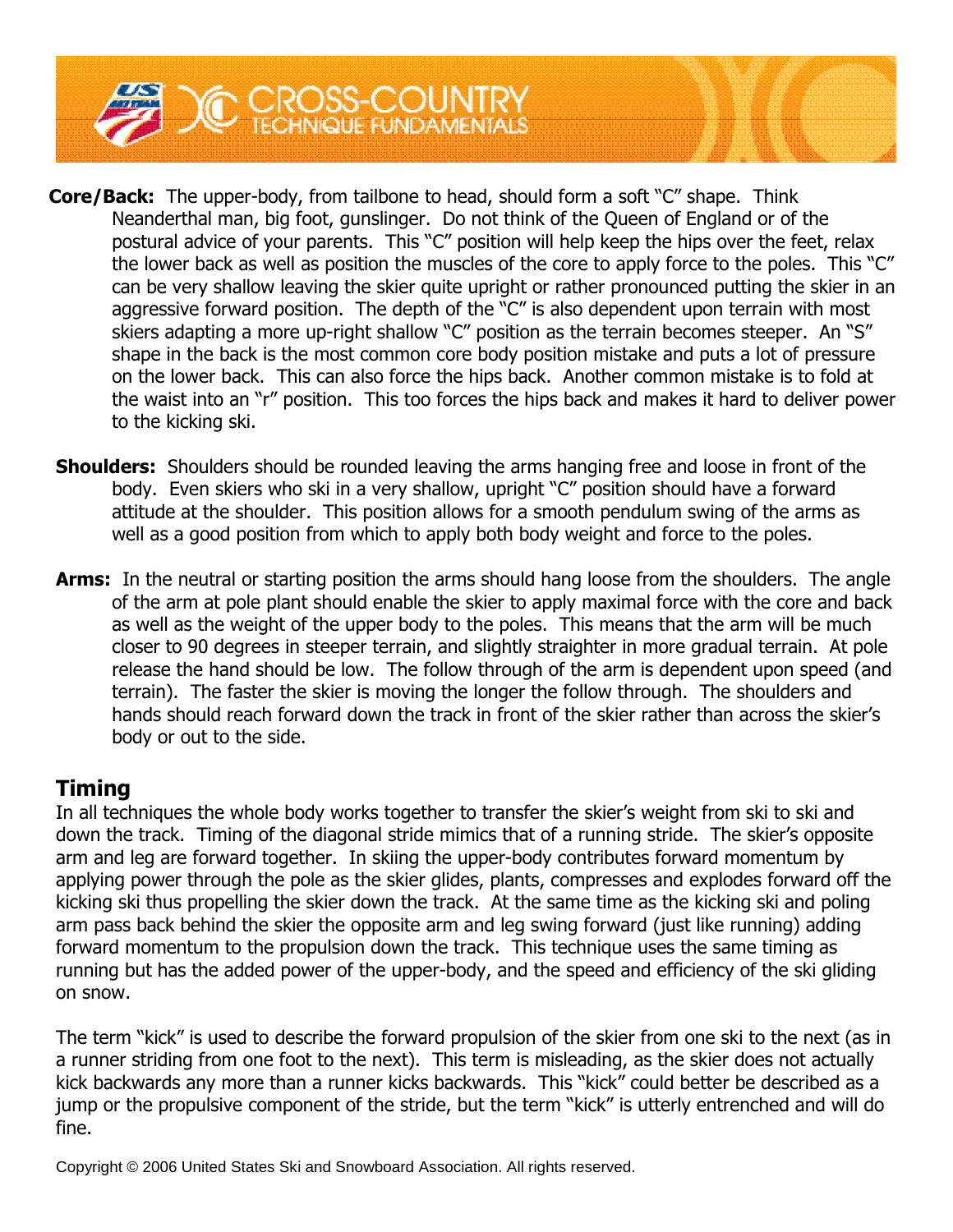

The "kick" of the diagonal stride can better be likened to the explosive jump of a long jumper than the foot strike of a runner. In either case imagine the jumper or runner attempting to kick the foot back at take off. In actuality the foot and leg is left behind the athlete in the follow through after the jump or foot strike. The same is true for the skier. In fact the skier's "kick" is similar to the jumper's jump in that the foot is planted on the ball of the foot. The athlete then compresses down on the planted foot, and explodes forward off the foot down the trail or, in the case of the jumper, through the air. The time the jumper spends in the air is the time the skier is gliding. The more powerful the jump the further the jumper sails through the air. The more powerful the "jump" for the skier the further the skier can glide. The major difference is the direction of this jump  $-$  the jumper must orient some power into the air while the skier is oriented entirely down the trail.

This jumping sequence is so linked as to be a single motion containing all the elements of glide, plant, compress, explode, glide. See more on timing under "Power".

#### **Power**

Power results from force applied quickly. Power relies on being in a position that allows both the application of the skier's strength and the application of that strength over a short period of time. The above description of body position aims to put the skier in that position. Timing allows power development while maintaining the forward momentum of the skier.

The effective, efficient and repetitive application of power to the skis and poles is the goal of learning proper technique – including body position and timing. Once the skier can grasp the idea of proper body position it must be ingrained through repetition. This repetition will also develop the strength it takes to maintain this position and develop power from it. The practice of proper timing will help develop the speed of force application.

The job of the kick in diagonal stride is two-part. The first part is compressing the ski to the snow, which is vital to gaining the platform from which forward propulsion is performed. The second part is making that forward propulsion powerful enough to propel the skier further and faster than the competition.

A large part of this power comes from weight transfer. This could easily be put in the "body position" section. The entirety of the skier's weight must be over the gliding / kicking ski for the skier to both glide with relaxed balance and apply maximal power to the kick. In fact the ski will carry 100% of the skier's body weight in the glide and all the skier's weight plus the force added by the kick itself during the kick phase.

In diagonal stride the speed of the kick is of primary importance to power development. This is because the skier must execute the kick fast enough in order to stop the ski in the snow without interrupting their forward momentum. In the short period of time that the ski can be stationary while the skier is still moving forward, that ski must be planted, flattened against the snow, and loaded with the force of the skier's weight plus muscular strength (compressed) until the skier can finally

Copyright © 2006 United States Ski and Snowboard Association. All rights reserved.